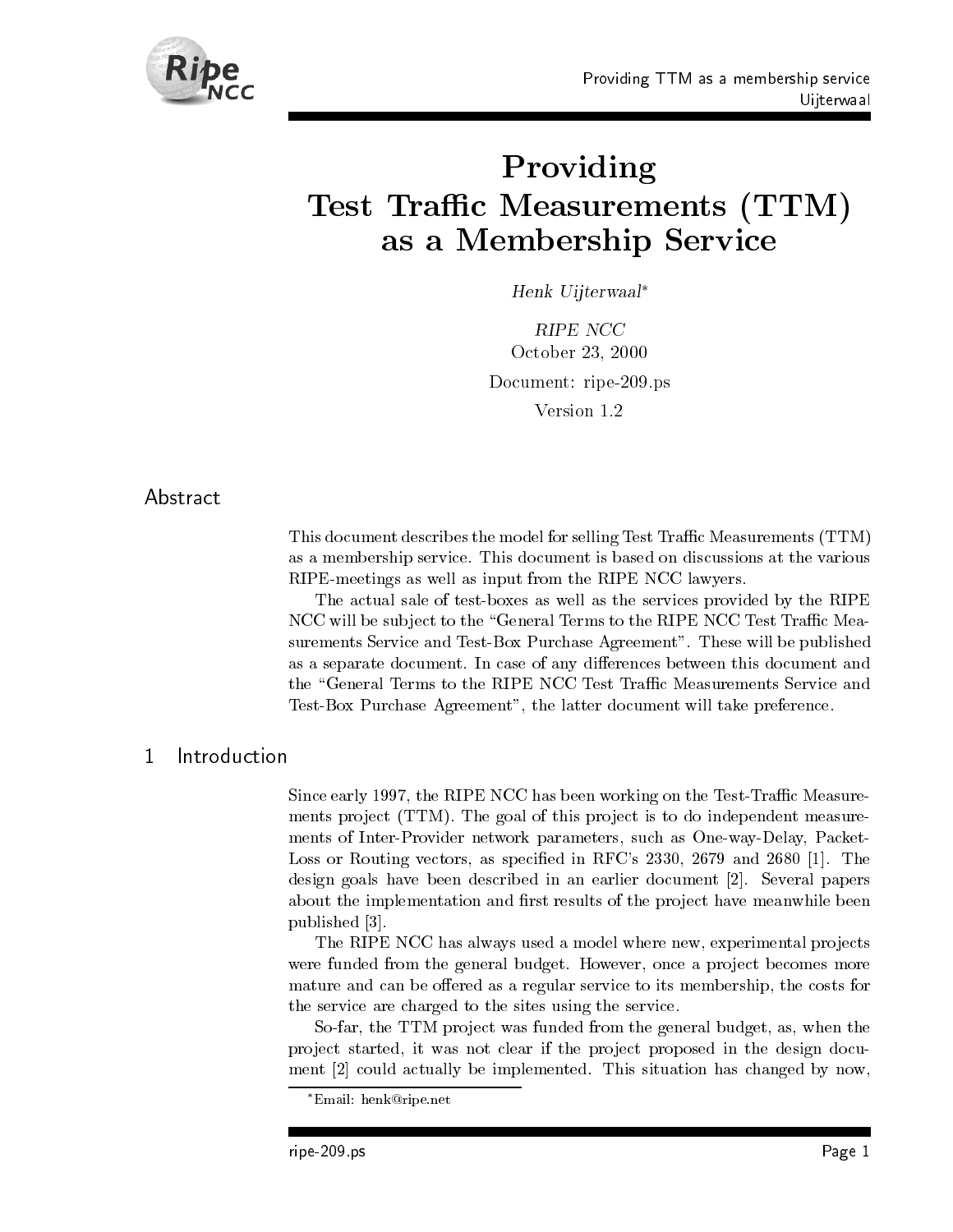

the RIPE NCC has proven over the last years that it can routinely do delay and loss-measurements on a large scale.

A direct consequence of the funding model was that participation in the project was limited to current RIPE NCC association members. After all, they funded the project. Also, as the number of "test-boxes" (measurement stations) was limited, we only installed 1 test-box at each member in order to give as many sites as possible a chance to participate

Over the last years we have seen that these limitations are too restrictive First of all a fair number of sites which are currently not RIPE NCC members are interested in hosting one or more test-boxes. These sites usually do not need the LIR services offered by the RIPE NCC, because they either are not LIR's or already receive these services from another RIR.

Then, several large customers with more than 1 PoP have expressed interest in hosting more than one test-box in order to include their internal networks in the measurement chain as well, or to provide their customers with measurement data between each PoP and the outside world

For all these reasons, the RIPE NCC, in consultation with its AGM  $[5]$ , has decided to move the TTM from an experimental project to a service that will be offered to the entire community.

This document describes the model for offering TTM as a service. In the rst half section - the principles behind the operation are described the second half section onwards- describes the implementation details as well as the service agreement between the RIPE NCC and the site participating in the project.

#### Service Contract  $1.1$

Sale of the test-boxes as well as the service offered by the RIPE NCC, will be subject to the "General Terms to the RIPE NCC Test Traffic Measurements Service and Test-Box Purchase Agreement"  $[4]$ . In the following sections, we will summarize that document, as well as give an extensive overview of what is being offered as part of the TTM service.

This document was accurate and complete when it was published. However, the "General Terms to the RIPE NCC Test Traffic Measurements Service and Test-Box Purchase Agreement" [4] may have been changed since then and what is currently included in the TTM service may have changed as well. Before you buy a test-box, you will receive a copy of  $[4]$  for you to review and sign.

In case of differences between this document and the copy of  $[4]$  signed by you, the latter document will take preference.

#### $\mathcal{P}$ The basic model

The basic model for participating in the TTM can be described in 2 paragraphs:

 First of all the site interested in participating in the service orders one or more test-boxes from the RIPE NCC. These test-boxes will be installed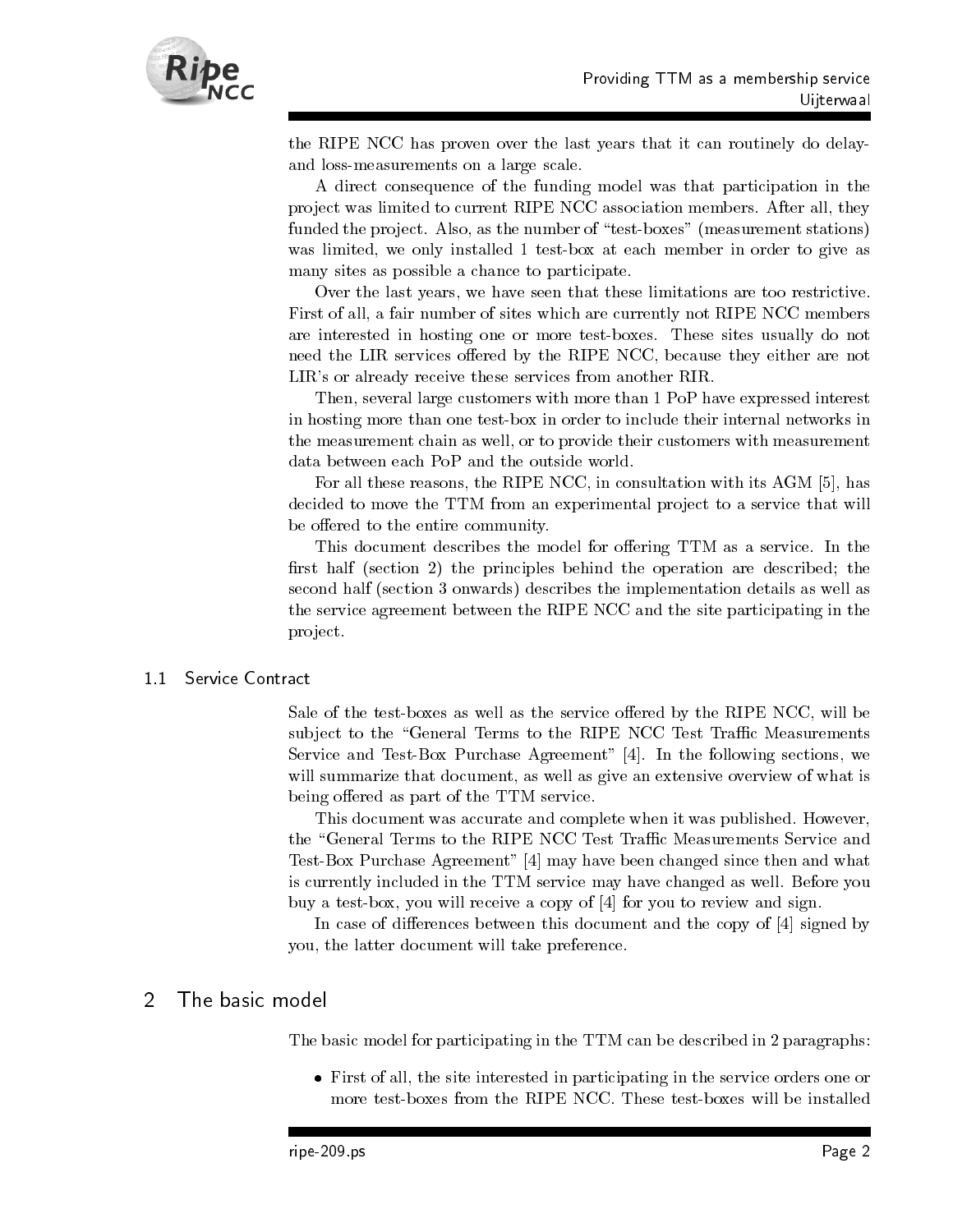

at the site of this organization. The host site pays for the hardware of the test-boxes and the test-boxes become the property of the host site.

 In parallel the organization pays a yearly service fee for the operation of the test-boxes. This service fee covers the cost of operation of the testbox by the RIPE NCC, analysis of the data, software updates, access to all products based on the TTM-data and everything else needed to keep the box running. Annually, the host site can decide to renew the service contract

Sale of the test-boxes as well as the service will be subject to the "General Terms to the RIPE NCC Test Traffic Measurements Service and Test-Box Purchase Agreement" [4].

#### Cost of a test-box  $21$

A test-box currently costs approximately  $\infty$ ,  $500$ .  $\overline{\phantom{0}}$  , installation costs another  $\epsilon$ 250. for a total of  $\epsilon$ 2,750. The installation and shipping costs will be reduced if a site orders more than one test-box in a single order. Shipping, local taxes, import duties, and such will have to be paid by the host site.

The test-boxes have a 1 year warranty. The RIPE NCC will buy a few spare test-boxes. In case of a hardware failure, the box will either be repaired or exchanged with a similar test-box from the spares, the latter only if this is possible without having to re-import the test-box.

More details can be found in section 3.

## -- Service fee

No service fee will be charged in the year 2000. The AGM  $[5]$  has asked that the TTM service should generate a self-sufficient budget in 2001. Our first estimates show that this implies that the service should generate approximately  $\epsilon$ 300,000 in service fees in that year. Assuming that we increase the measurement network to about 100 nodes in 2000, this implies a service fee per test-box of  $\epsilon$ 3,000. Volume discounts for sites hosting several test-boxes will be discussed at a later stage

The service fees are intended to recover those costs which the RIPE NCC incurs by providing the TTM service These are still somewhat hard to predict exactly and adjustments will be made in the coming years according to expe rience. The expectation is that the service fees will drop as a consequence of more participants sharing the total cost

At the moment, it is not foreseen that the service fee will include membership of the RIPE NCC association. However, recent developments have indicated that offering a service without membership may be in conflict with the by-laws or tax-status of the RIPE NCC. This is being investigated.

<sup>-</sup>Prices as of October 1, 2000, please refer to <code>http://www.ripe.net/test-traffic/Host\_</code> testbox for the current prices-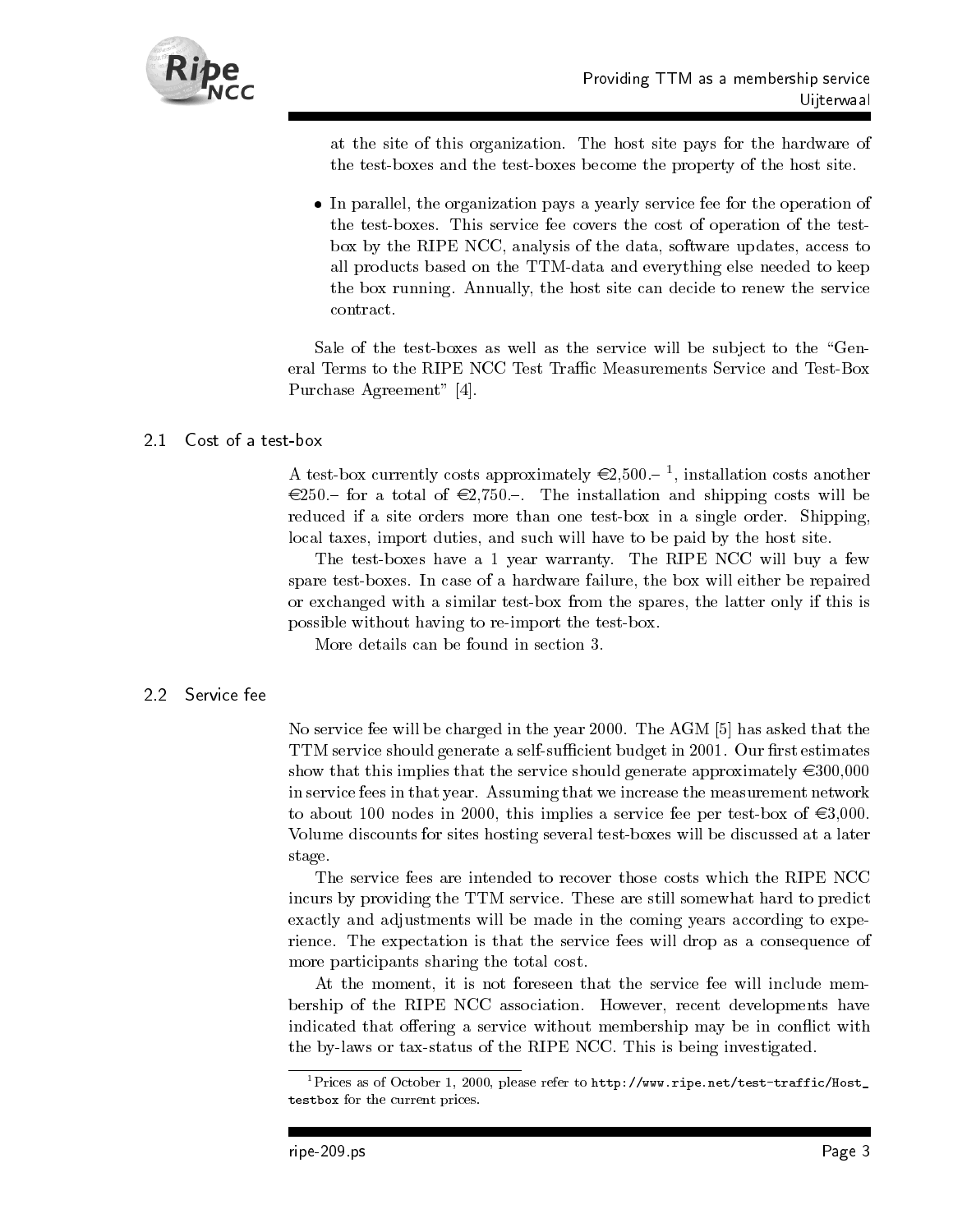

As the RIPE NCC and the RIPE NCC board do not want to lose momentum with the introduction of this service, it has been decided to set the service fee for 2001 to  $\epsilon$ 0 for the time being. However, any new sites will have to sign the service contract to allow for the introduction of a service fee in the future

The service fee covers operation of the test-box, access to the data according to the current data-disclosure policy [6] and products based on the TTM data as well as maintenance and support, as discussed in more detail in section 4.

#### -Transition for existing test-box hosts

The RIPE NCC proposes that all sites, including the ones currently hosting a test-box, will pay the service fee when this is introduced. However, any hardware that has already been installed will be given to those sites for free Existing sites will be asked to sign the service contract in order to create a legally binding agreement between the RIPE NCC and the site

The RIPE NCC is aware that not all sites currently participating in the TTM, have budgeted resources for this service for 2001 and is prepared to discuss different transition plans for those sites.

There is no warranty on the currently installed hardware anymore. If anything breaks, the box can only be fixed against cost. The next generation of test-boxes will have clocks that are easier to operate and maintain. Once the RIPE NCC has some running experience with these clocks, it will offer the possibility to upgrade the existing processing to the new to the motor (motorola) the new against cost

#### - -Private and public experiments

So-far, all measurements done with the test-boxes are what we call "public experiments", that is, the test-box is operated as a black box by the RIPE NCC, measurements are being done to other test-boxes hosted by other sites and the data is made available to both the hosts of the sending and receiving test-boxes.

However, there has been some interested in doing "private" experiments with the test-boxes, for example:

- Measurements on the internal network where the host site does not want to share the data with others
- Other experiments that can be done with the testboxes or
- Measurements on experimental networks that are not connected to the global Internet

Although the RIPE NCC wants to focus on public experiments it does want to help sites to set up their private experiments. For this reason, test-boxes will also be sold without a service contract. The details of this agreement will be discussed with the potential customers at a later stage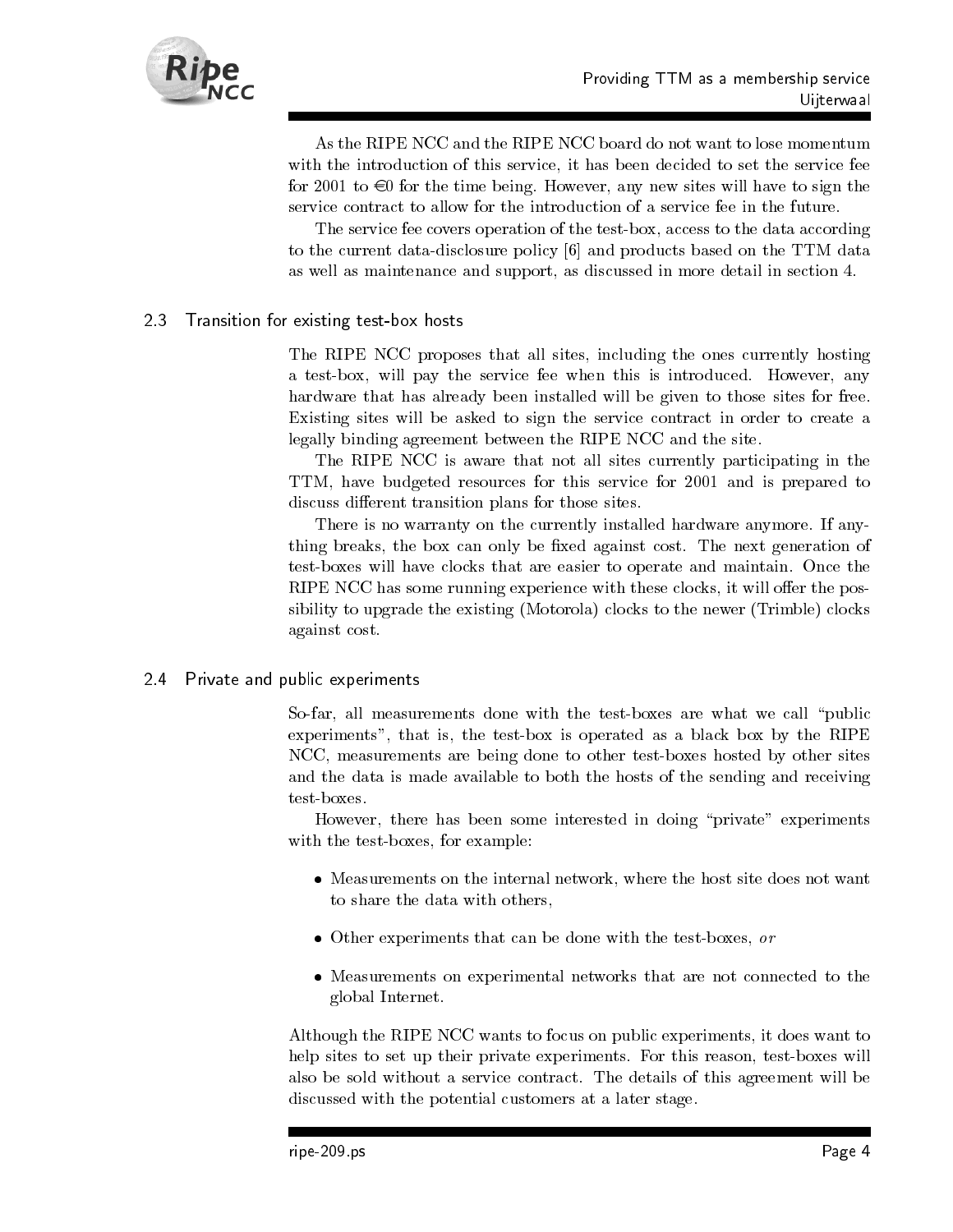

In order to guarantee the integrity of the data a testbox cannot be used for both public and private experiments at the same time

In this paragraph, we have assumed that the number of requests for testboxes for private experiments is small If the number grows we may have to revisit this model

# Build your own test-box?

Several sites have asked if it would be possible to build their own testboxes instead of ordering them from the RIPE NCC In some countries this might be cheaper, though one should keep in mind that the RIPE NCC orders a large number of test-boxes at the same time and thus gets volume discounts.

Setting up a test-box will also require more work (of the order of a day) and the free  $\alpha$  in particular of the Free BSD  $\alpha$  particular  $\alpha$  of the free BSD  $\alpha$ site

The advantage is that setting up a test-box will sometimes be faster, as one does not have to wait for the RIPE NCC to produce a test-box.

If, in the future, it turns out that there is sufficient interest in this, the RIPE NCC will publish the requirements for a machine to be used as a test-box. Note that only a very small number of hardware congurations can be tested by the RIPE NCC. Any hardware not on the list will *not* be supported.

If the test-box will be used for "public" experiments, RIPE NCC will provide the host with instructions on how to congure the box After the box has been set up, the host site should transfer control of the machine to the RIPE NCC. The host site should also sign a service agreement  $[4]$  for the test-box and pay the service fee After these formalities have been taken care of the RIPE NCC will then download the necessary software to the machine and start doing

## Software license

The service contract gives the site hosting the test-box the right to use the TTM software on the test-box, to review the source code to detect any possible security risks that it may introduce at the hosting site and a few other basic rights according to Dutch law The license to use the software expires when the service contract ends. Any other usage of the TTM software is not allowed.

However, the software can be licensed to be used for other purposes. For this case, we propose to use the GPL [7]. Details will be discussed in a future document.

#### - Further development and feedback on the service

The TTM service will continue to be improved and expanded. The global development plans as well as the service fees for the next year will be described

<sup>&</sup>lt;sup>2</sup>For example, a private experiment with a lot of  $I/O$ , will affect the results of the regular measurements- This is hard to detect and correction afterwards is almost impossible-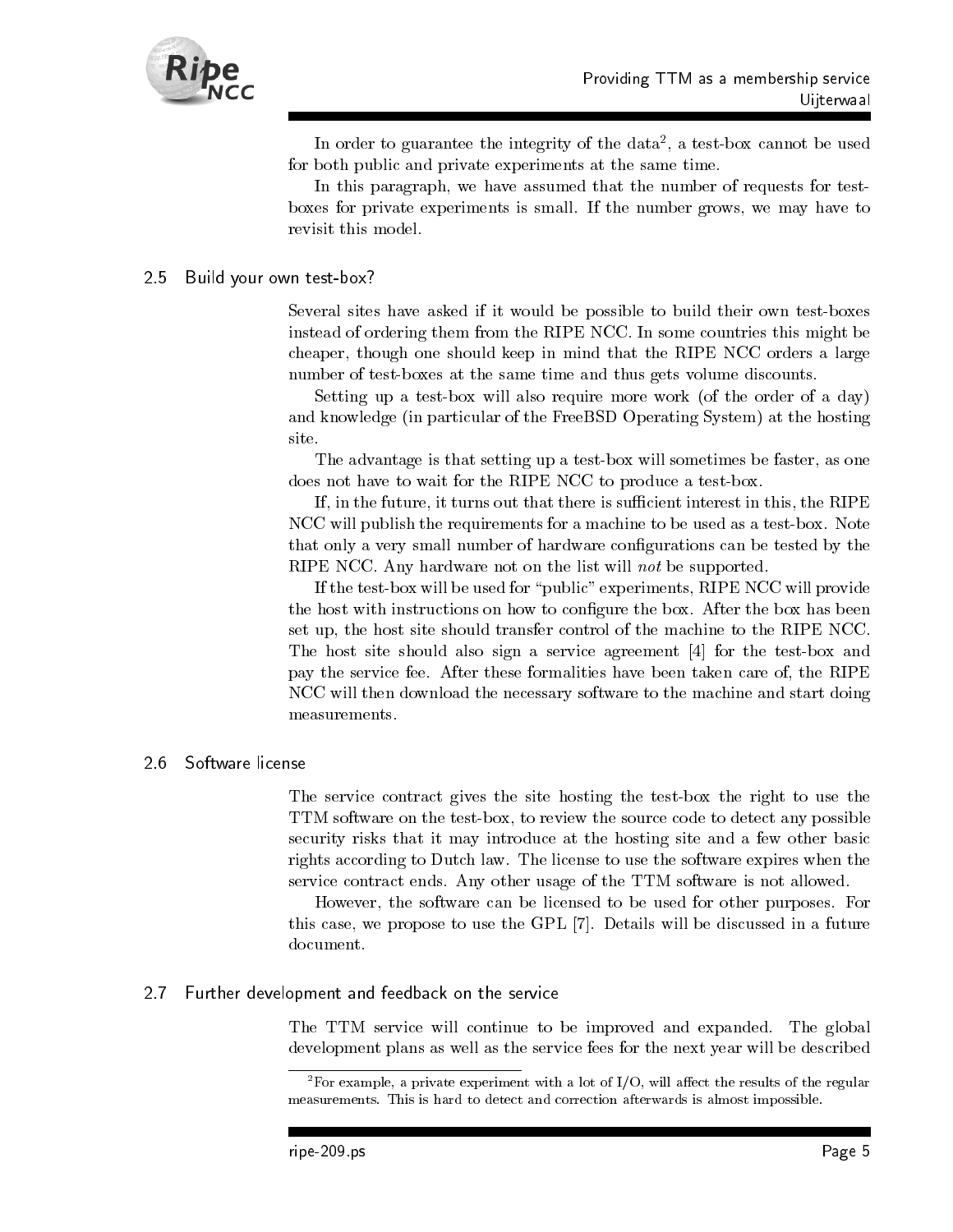

in the annual RIPE NCC Activity Plan This activity plan is discussed and approved by the AGM of the RIPE NCC

On a less formal level, the RIPE NCC will present its development plans for the TTM service in the RIPE Test TracWorking Group TTWG- meetings and mailing-list, where they can be discussed. These meetings and mailing list are open to everybody interested in this service

### 3 Details on buying a test-box

Test-boxes can be ordered by filling out the online order-form with the necessary configuration data. After that, you will receive a copy of the service contract. This has to be signed by somebody authorized to do so in your organization The RIPE NCC will also send an invoice with instructions on how to pay for

We will assume that you have read the installation document  $[8]$  before ordering a testbox and that you have checked that your site meets the re quirements necessary to install and operate a testbox We also assume that installation of a test-box will not violate any local security or safety requirements.

After your order has been received, a test-box will be configured according to the current production schedule and tested. It will be shipped to your site as soon as the machine is ready and the payment has been received

Included in the shipment are

- test box according to the current specific test box according to the current specific test  $\mathbf{r}_i$
- y y man was a more warranty of the second state of the second state of the second state of the second state of
- Precongured and tested at the RIPE NCC
- Installation support by email the mailbox will be checked at regular intervals during working hours, with the initial response within 1 working day. Installation support includes: getting the test-box connected to the Internet, help with finding a suitable spot for the antenna and checking the configuration.

Not included with the test-box are:

- A keyboard monitor or mouse These are not needed for normal opera tions but might be useful for troubleshooting. We assume that the host site can provide one for a short period during testing
- Taxes importexport duties etc These will be charged to the recipient and may have to be paid before the test-box is delivered.
- Any special or additional hardware reradiators antenna splitters cables etc- that might be necessary to operate the testbox under circumstances other than those described in  $[8]$ . The RIPE NCC has experience with test-box operations under special circumstances and can give advise here.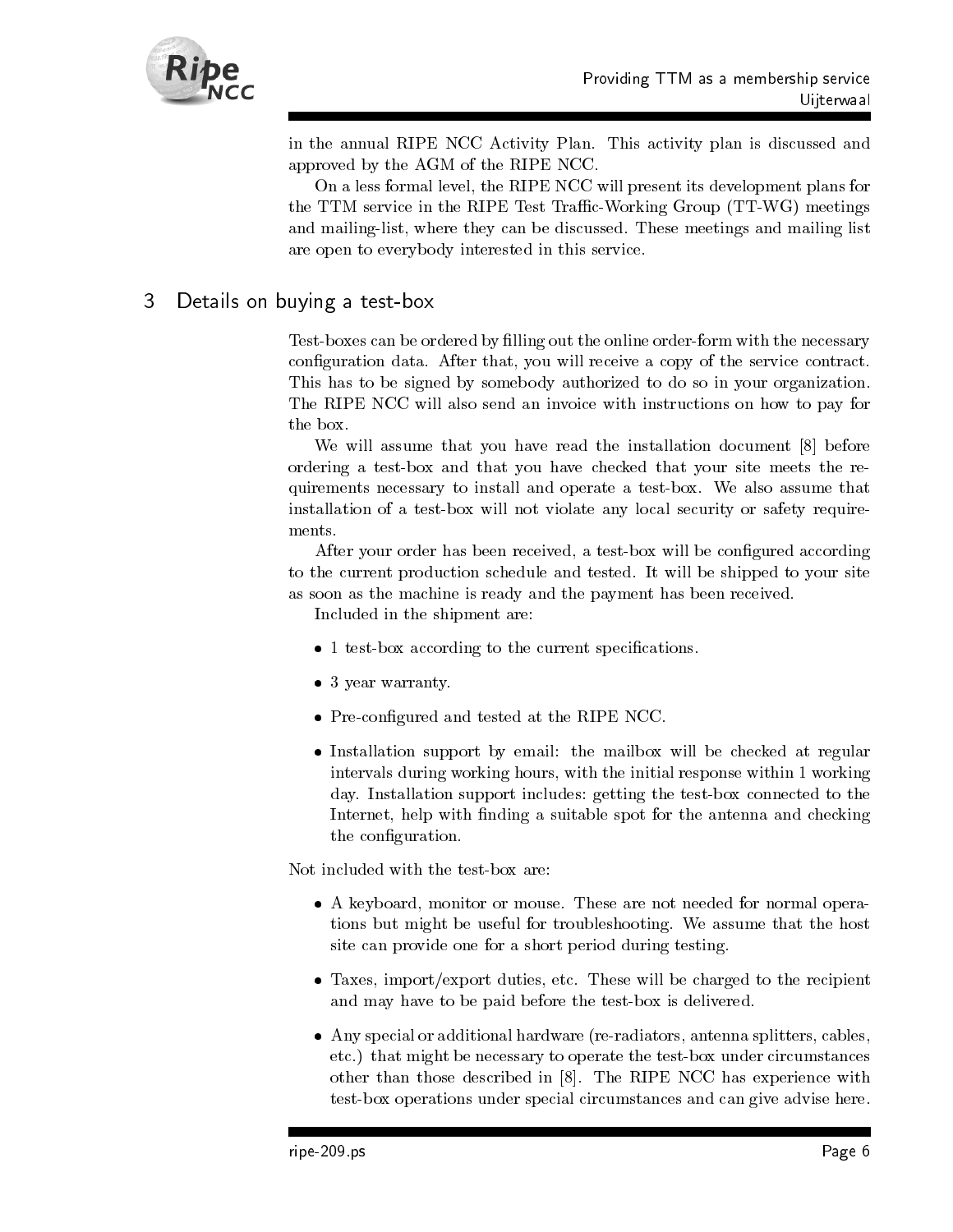

|    | Country                        | Rate               |
|----|--------------------------------|--------------------|
| 1. | Holland, Belgium               | $\in (43 + 0.45x)$ |
| 2. | Other European Union countries | € $(130 + 4.50x)$  |
| 3. | Other European countries       | € $(312 + 12.30x)$ |
| 4. | Middle east, Africa            | € $(406 + 15.90x)$ |
| 5. | Former Soviet Union            | € $(312 + 12.30x)$ |
| 6. | North America                  | € $(219 + 8.20x)$  |
| 7. | Australia, Japan               | € $(292 + 11.80x)$ |
| 8. | Elsewhere                      | € $(406 + 15.90x)$ |

Table Costs of shipping <sup>a</sup> test-box to various destinations The weight of <sup>a</sup>  $\iota$ cs $\iota$ -bo $\iota$  with cables and such is between  $z$ o and  $z$ o m $q$ , the base rate is for a bo $\iota$ of we issted in the isthere is the second weaken were more interested in a single rate in the upper limit of t for shipping to <sup>a</sup> particular destination in practice they might be lower These rates ao  $\bf n$ ot motaat  $\bm D$ aten bates Tax (0), at the moment, IT.070). These rates are an indication on the matrix and may change without may relate the matrix of the change

However, any additional hardware needed in these cases will have to be paid by the host

- Setting up other hardware such as routers or rewalls needed to operate the test-box.
- Shipping to your site see the next section for details
- 
- Onsite installation support by a RIPE NCC engineer

#### 3.1 Shipping

By default, the test-box will be shipped to the host site by  $SkyNet$ . The box will be insured for the replacement value of the test-box. The current rates for shipping the boxes can be found in table 1. These rates are an indication only and may change without notice, please contact the RIPE NCC for the latest rates

As an alternative, the box can be sent to the host site by FedEx, UPS or another company with the costs directly charged to the customer's account. To use this option, please send us your account details.

#### $3.2$ Site-surveys and installation by the RIPE NCC

The RIPE NCC has some possibilities to send an engineer to do either a site survey or help with the installation of the test-box at a site. However, all travel and related costs as well as an hourly fee will be charged to the host site

The RIPE NCC cannot do electrical safety tests and such If those are required, please contact a local expert.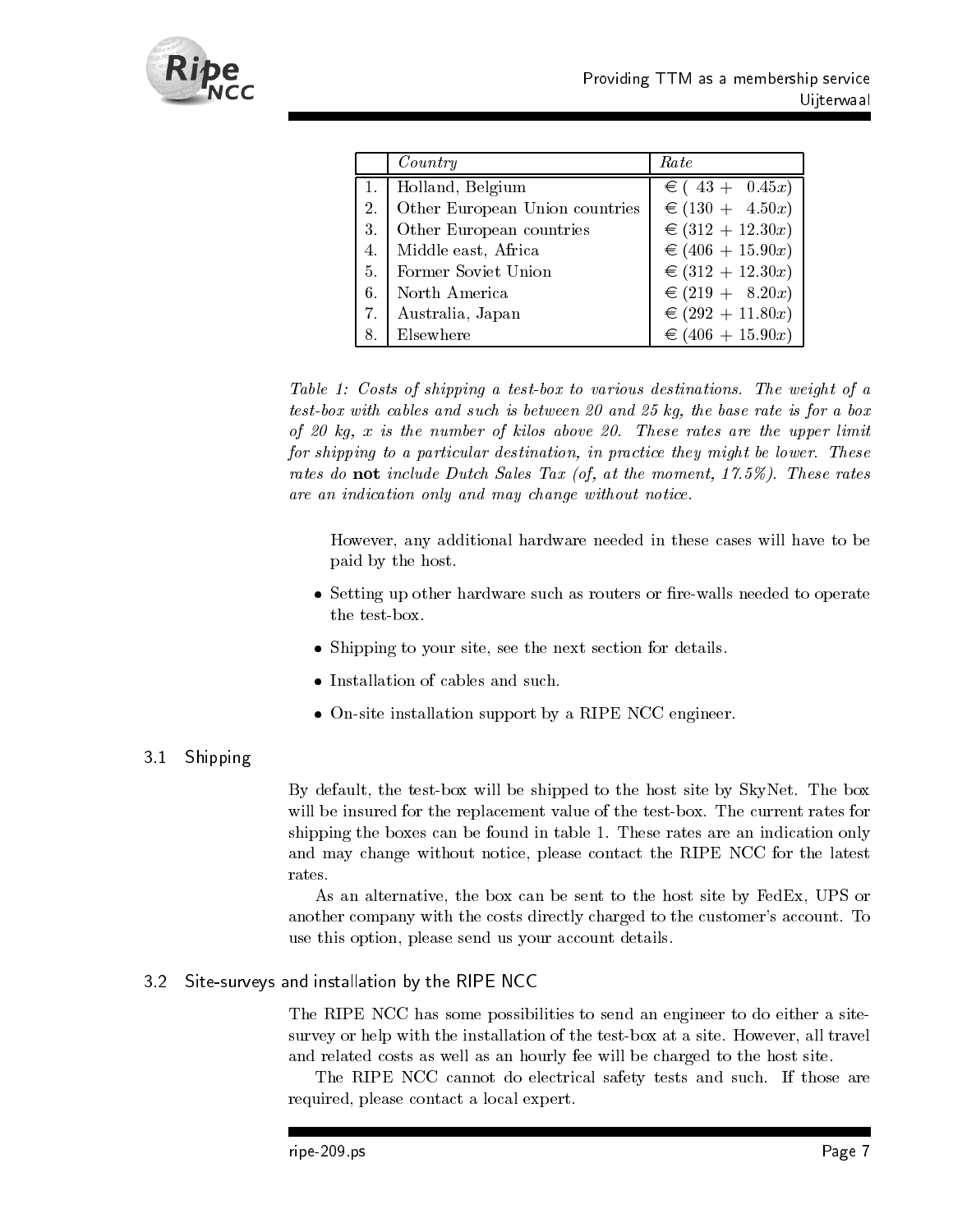

### 4 The service fee

The service fee includes operation of the test-box as a "black box" by the RIPE NCC. Under normal circumstances, the test-box host will not have to do anything to keep the test-box running. We do, however, expect that the site appoints a local contact person to help with problems that cannot be solved remotely. (For example, pressing the reboot button.)

According to  $[4]$ , the RIPE NCC will operate the test-box for the hosting site, collect and analyze the data, and maintain the software, without giving any details on how this is implemented. This is done for practical reasons, if the services are specified in detail, any change would require that an updated contract is signed by both the hosting site and the RIPE NCC. This would severely limit the RIPE NCC's flexibility in responding to its customers' wishes. At the moment, the service fee would include the following:

- Delay Loss measurements and the contract of the contract of the contract of the contract of the contract of the
	- To all sites considered interesting by the RIPE NCC. Hosts can suggest to include/exclude specific paths and/or change rates. However, the final decision will be made by the RIPE NCC.
	- The latest version of the measurement software.
	- Collection of data by the RIPE NCC once a day All services and products will be based on data that could be collected by the central computer at the RIPE NCC between  $2:00$  and  $4:00$  GMT. If data could not be collected for a particular day, the RIPE NCC will try to collect the data from the test-box the next day until the files expire after 30 days. All data will be stored, but analysis will only be done retroactively for files not older than 7 days.
- . See an overview of the current products and the current products products and current products of the current products of the current products of the current products of the current products of the current products of th and services-
	- $-$  The raw data, in ROOT-format [10], will be put on our ftp-site on request. This includes a ROOT software library necessary to read the data
	- Daily, Weekly, Monthly plots of delays and losses.
	- Delay alarms to a specified email address.
	- Network Performance Scores when this service becomes available.  $(Planned for late 2000.)$
	- Overview plots for planning purposes when this service becomes available in
	- All other products based on the TTM data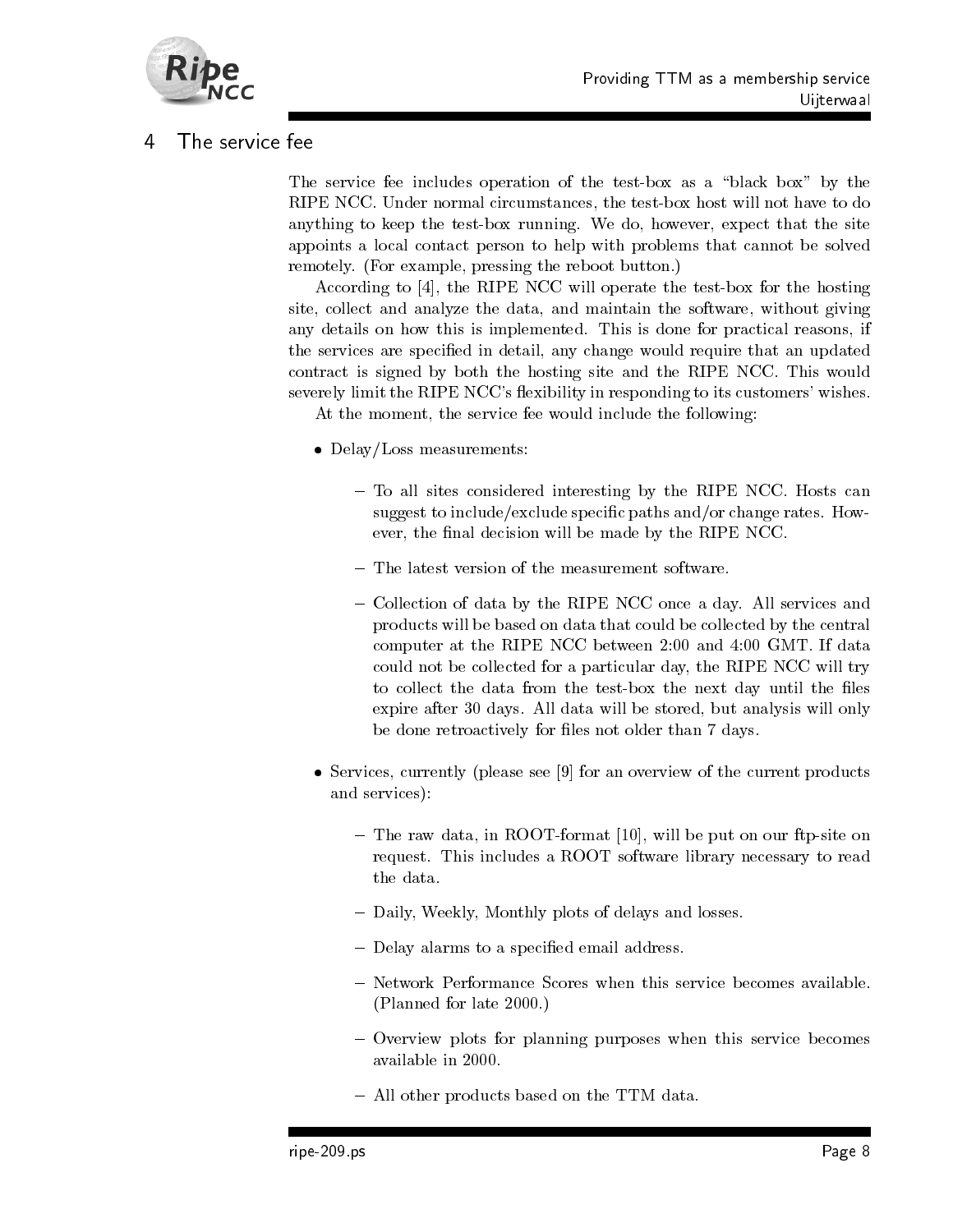

- - Software updates when they become available.
	- Automated checks of the data collection processes every 3 hours and automated recovery/restarts as far as technically possible.
	- $\sim$  Checks of log files once every working day, plus feedback from us to the test-box host in case of problems that require action from the host. (Data Quality Monitoring, everything else that involves human intelligence.)
- - CPU: Trouble shooting by the RIPE NCC together with the local test-box contact person. The RIPE NCC will decide if a test-box has to be sent back for repair.
	- Disks: will be replaced as long as they are under warranty.
	- Clock: the warranty on the clocks will be transferred to the host site
- Email service to questions regarding testbox operations with an initial response within 1 working day  $(24h)$ .

Not included are:

- An account on the machine.
- Hardware or software changes are not allowed unless agreed beforehand with the RIPE NCC
- All repairs not covered by the warranty as well as shipping costs when a test-box has to be shipped back for repair. All costs will be charged to the host site.

Also, the service contract assumes that the host agrees with the data-disclosure policy. The service contract covers a period of 1 year, there is no obligation to use the service the next year

The host site agrees that traffic from/to the test-box will not receive any special treatment in order to artificially improve the results of the TTM by that site The RIPE NCC reserves the right to verify this or to stop providing the service if it believes that the site violates this agreement.

The host site also agrees to keep all contact information for the test-box up to date and inform the RIPE NCC in advance if a test-box has to be moved or the configuration has to be changed.

This list may be changed at any time, please contact us to see if there are any updates The RIPE NCC is also always interested in expanding the TTM service, so any suggestions to extend measurements or analysis are more than welcome.